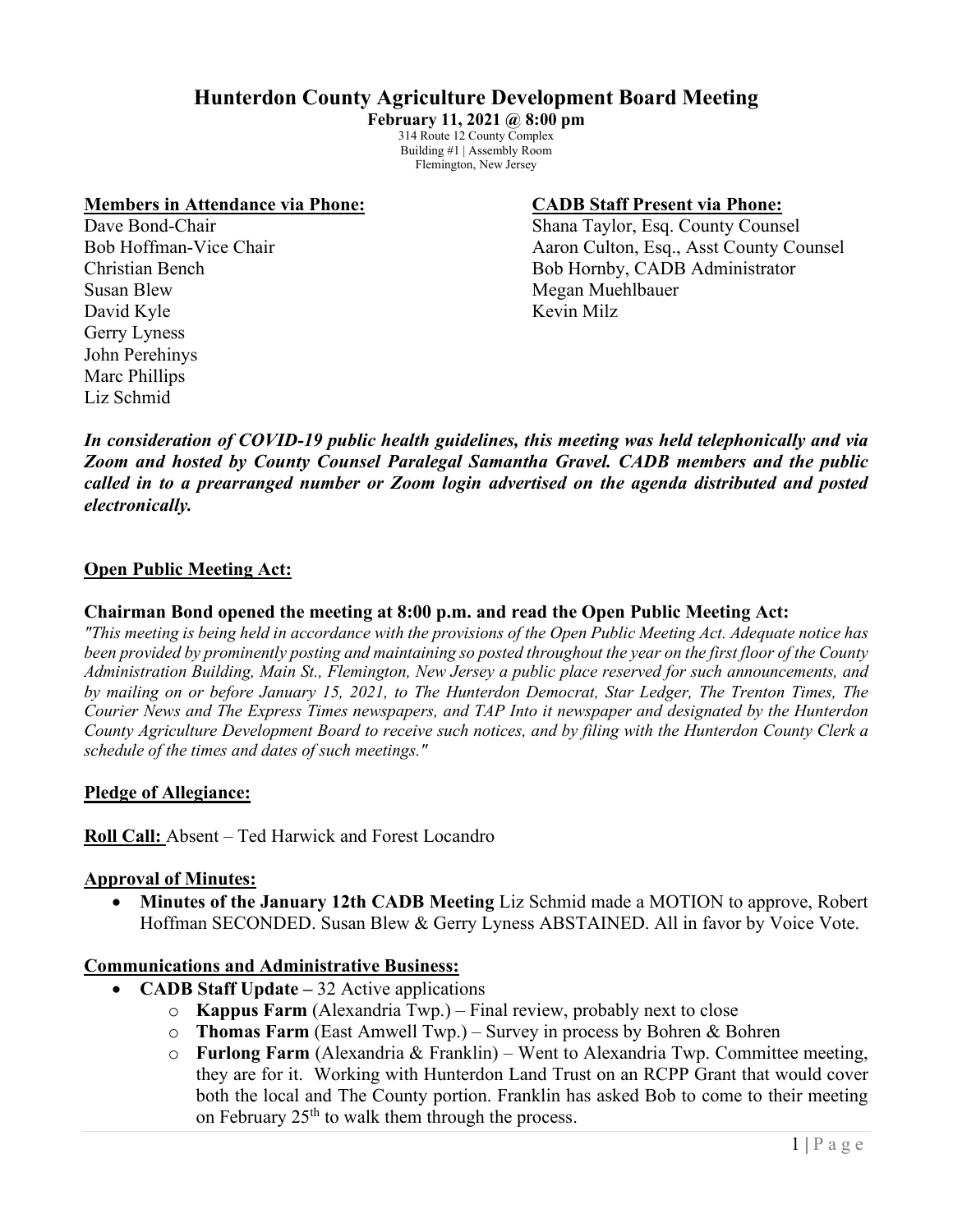- o **Magnolia Creek Farm** (Franklin Twp.) Got CMV back from SADC and presented to the landowner, going to try to get it funded through federal funds.
- o **Grochowicz Farm** (Hampton, Glen Gardner, Bethlehem) Gotten through all local approvals and is on the SADC Agenda for March  $25<sup>th</sup>$ . Survey work is already done, hoping to close once the SADC finals get through.
- o **Silva Farm** (Holland Twp.) Minor survey revisions, should close soon.
- o **DeSapio Farm** (Kingwood Twp.) Survey under review
- o **Saums Farm** (Readington Twp.) On agenda tonight for final approval. Came in as a MPIG. One large farm that Readington Twp. bought, divided to preserve half under Green Acres and half under Farmland Preservation, plan to auction Farmland portion after preservation. Due to SADC procedures Readington Twp. has requested a switch to CPIG. Doesn't change application or cost share, it just makes it easier to resell.
- o **Hoyer Farm** (West Amwell Twp.) Has been about quiet for about a year, the owner got back in touch with Bob a couple weeks ago. They are still interested in preservation.

## • **Staff Activity**

- o Bob stated work on PSE&G easement has begun, replacing towers with Monopoles. Was called out to Rogers Farm, 74 Everett Rd. they were originally supposed to put in gravel roads to get into the towers, they did an in the field change to use matting instead of the gravel road which isn't a bad thing, but they did soil prep for the gravel roads, going back and forth with SADC because that was not what was agreed to. There was already winter wheat planted, so going forward they are going to ask that they not do any soil disturbance to keep that root structure intact.
- o East Amwell had a Farms Project meeting, CADB will soon be starting a required review of the Farmland Preservation Plan.

## • **Communications**

- o Letter from Readington Township RE: Saums Farm, requesting change from a MPIG to a CPIG.
- o Annual grant funding letter from SADC, Hunterdon County got an additional \$1 million base grant to fund preservation.
- **Monitoring Update** Kevin Milz had additional comments about the JCP&L Tower replacement project. He stated that he noticed they are laying out almost a railroad tie material to get the machinery across the landscape which is good because it alleviates soil compaction and disturbance. Since last meeting about 25 farms have been visited. The recent snowstorms have slowed things down some. He has been in touch with some landowners and discussed some potential new standards that might affect them: SOE, soil disturbance in heavy use area.

## **SADC Updates:**

*Bob spoke on behalf of the SADC.* He attended the January 28 meeting electronically.

- o Bill S1245 passed the house it allows Equine Housing as a Right to Farm, it's only Equine Housing in the barn. SADC goes through the rule making process after approval, details are still in the making.
- o Best Management Practices for soil disturbance on preserved farms discussion continues. Draft documents for all the Best Management Practices have been discussed over the last year, SADC Staff is creating a redline version of that. Hopefully by the next meeting they will have come up with a single document that can go out for public comment. The basic